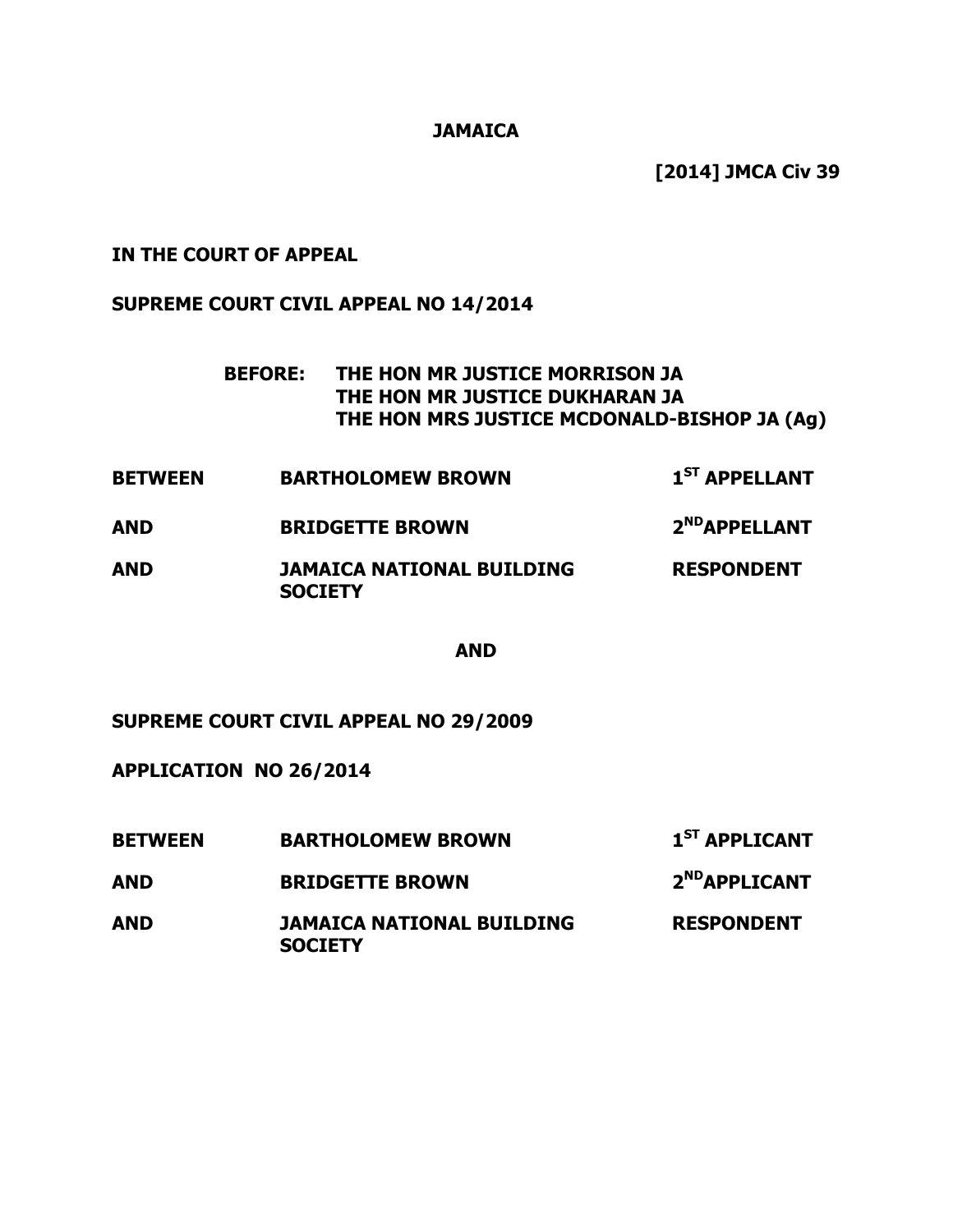**APPLICATION NO 99/2014** 

| <b>BETWEEN</b> | <b>BARTHOLOMEW BROWN</b>                           | $1ST$ APPLICANT           |
|----------------|----------------------------------------------------|---------------------------|
| <b>AND</b>     | <b>BRIDGETTE BROWN</b>                             | 2 <sup>ND</sup> APPLICANT |
| <b>AND</b>     | <b>JAMAICA NATIONAL BUILDING</b><br><b>SOCIETY</b> | <b>RESPONDENT</b>         |

**Bartholomew Brown and Bridgette Brown in person** 

**Garth McBean QC for Jamaica National Building Society** 

# **2 and 24 October 2014**

## **MORRISON JA**

[1] Applications Nos 26 and 99/2014 and SCCA No 14/2014 were all heard together on 2 October 2014, at which time the court reserved its judgment. This is the judgment of the court, to which all members of the court have contributed, in respect of all three matters.

# **APPLICATION NO 26/2014**

[2] The  $1^{st}$  and  $2^{nd}$  applicants, Bartholomew and Bridgette Brown ('the Browns'), by way of an application entitled 'NOTICE OF APPLICATION TO VARY THE DECISION OF THE SINGLE JUDGE', seek the following orders:

"1. An order that the judgment of the single judge; [sic] the Hon. Mrs. Justice Harris delivered in Chambers on February 4, 2014 against taxation be vary [sic] by the full court.

**AND**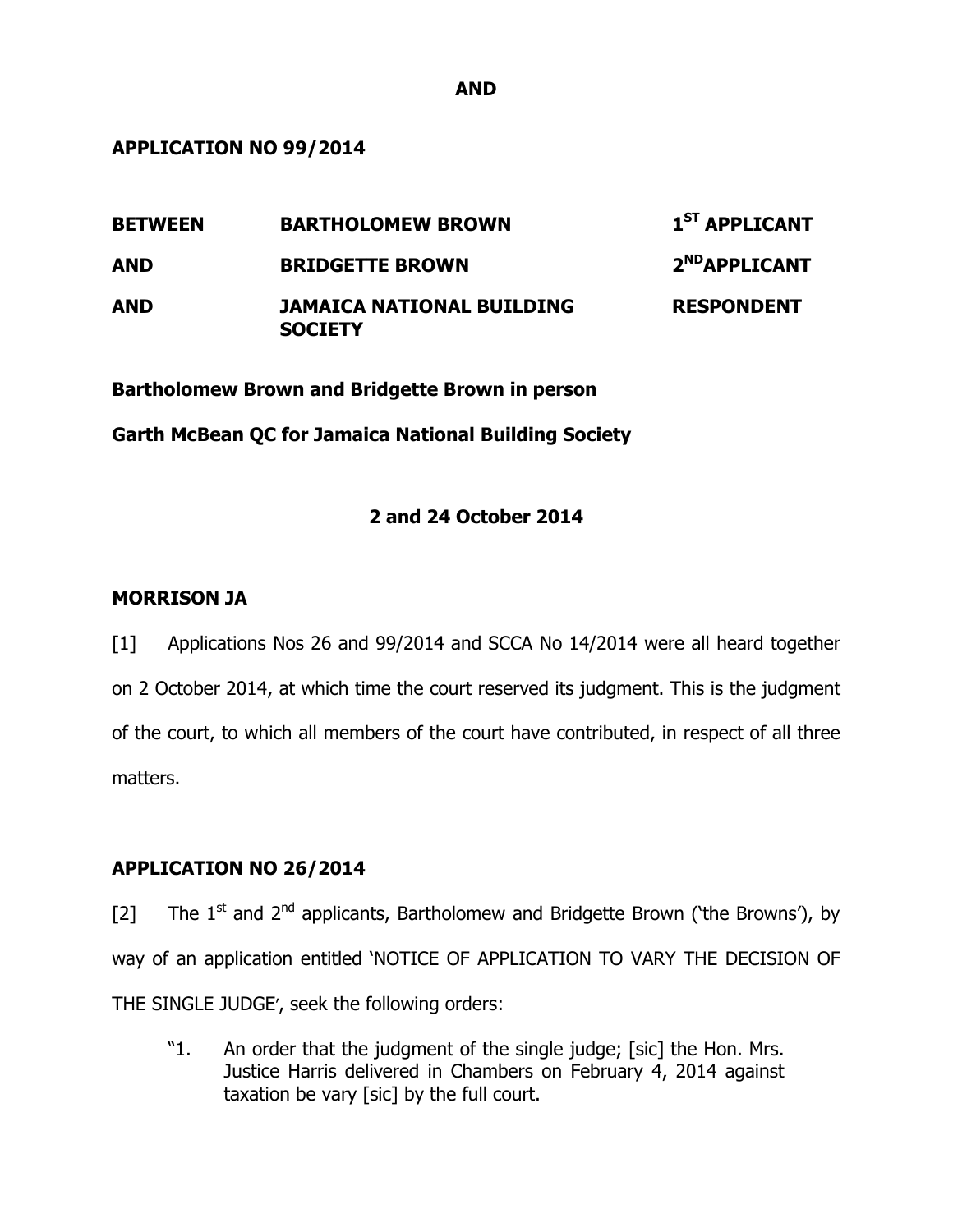- 2. AND Further, an order that the same judgment be set aside, as the judgment was wronged [sic] in law, pursuant to authorities and guidance's [sic] of the Former President of the Judicial Committee of the Privy Council that supports the Appellants [sic] argument in awarding of costs for litigants in person.
- 3. And FURTHER, FURTHER, that: The overriding objective (of the CPR) is that the court should deal with cases justly. That includes, so far as is practicable ensuring that each case is dealt with not only expeditiously but also fairly.
- 4. That the Respondent pays the costs to hear this application.
- 5. Such further or other relief that this Honourable Court demes [sic] just."
- [3] The Browns have stated their grounds for this application to be as follows:
	- "i. That her ladyship erred in assuming that the Applicants in person are not entitled to the amount of hours spent in researching the complex issues in regards to the Limitation of Actions of Action [sic] 21 James 1, c.16 (1623).
	- ii. That the judge erred pursuant to guidance that guided the court in dealing with costs in regards to litigants in person. Her lady erred in principle of these guidance and authorities.
	- iii. That her lady erred pursuant to these paragraphs [5,6,7,8-9] in her judgment, that seek the attention of the full court. That the judged [sic] in Chambers erred and had misdirected herself pursuant to Authorities of the Court of Appeal in England, that guided the Appellants.
	- iv. That Her Ladyship erred in not using the authority and guide to assist her. Pursuant to the England [sic] Civil Procedure Rule that should help the court, as there is none in Jamaica to assist her in our own CPR for litigants in person. Furthermore, her lady does have conflict of interest in the matter.
	- v. In principle her ladyship erred in law and facts, which supported and grounded the Appellants Costs in taxation for litigants in person. The said judgment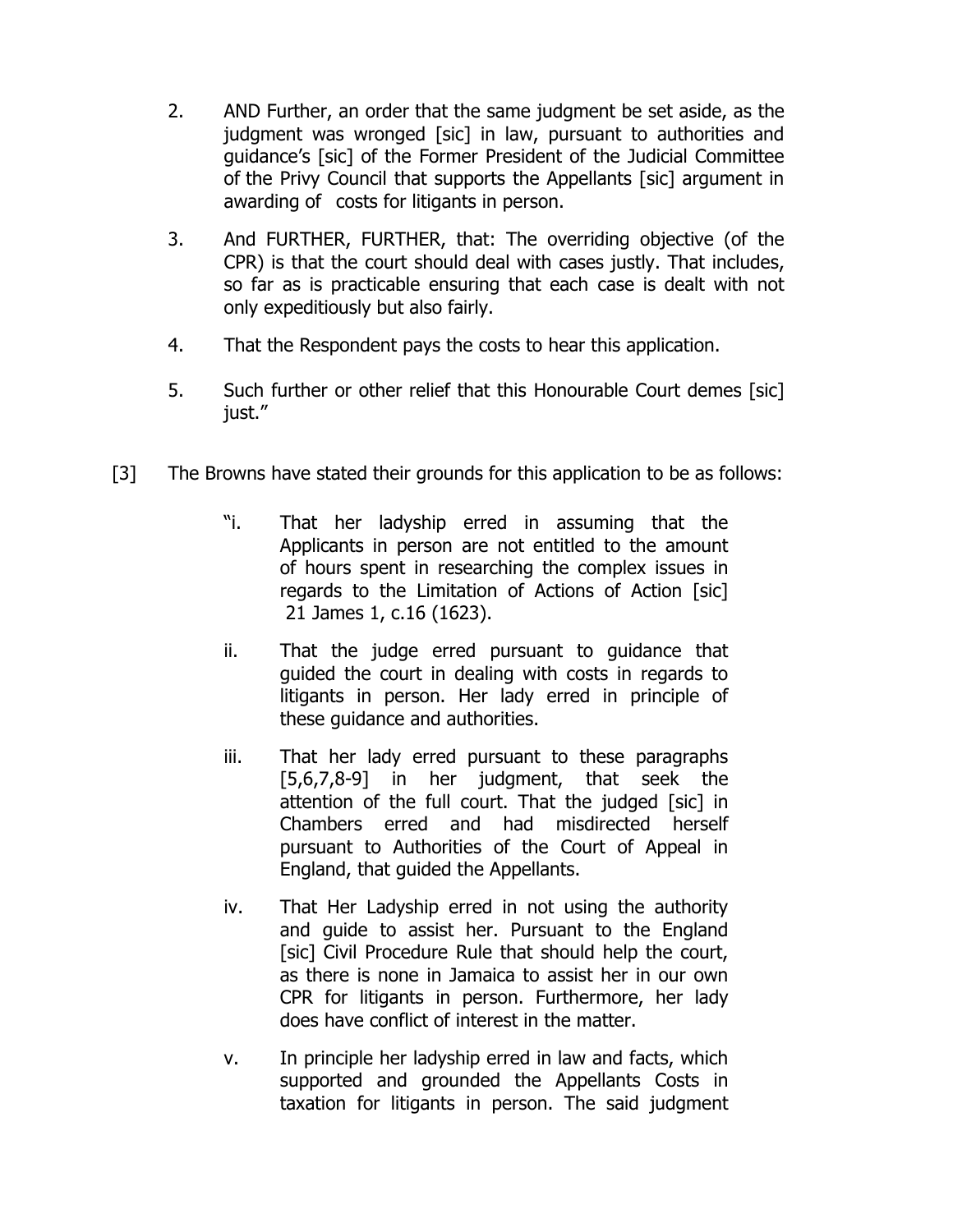of March 4, 2010 affirmed that the Limitation of Actions Act is not in a satisfactory state. @Paragraphs [38]&[43]."

[4] The application is opposed by the respondent, Jamaica National Building Society ('JNBS').

## **The background**

[5] This is one of several satellite proceedings emanating from a single claim filed by the Browns against JNBS in the Supreme Court on or around 6 June 2007. The claim is still pending following an aborted trial. In one of those proceedings brought before this court, on 4 March 2010, the Browns, being self-represented, were successful in an appeal they brought against orders made by Morrison J on 24 November 2008 striking out their claim on the basis that it was statute-barred and entering summary judgment for JNBS. As a result, JNBS was ordered by this court to pay the Browns' costs of the appeal.

[6] Pursuant to that order, the Browns submitted to the registrar an amended bill of costs setting out various items in respect of which they sought to recover costs totaling \$1,107,402.25. Included in those items of costs was the sum of \$770,000.00 claimed in the following terms:

> "In March 2009 the Appellants spent some 110 hours preparing Notice of Appeal at \$7000.00 per hour."

[7] The registrar taxed the costs in the sum of \$216,000.00 disallowing some items as claimed, in particular, the sum of \$770,000.00. For some items in respect of which the Browns claimed \$7,000.00 per hour, the registrar only allowed \$4,500.00 per hour.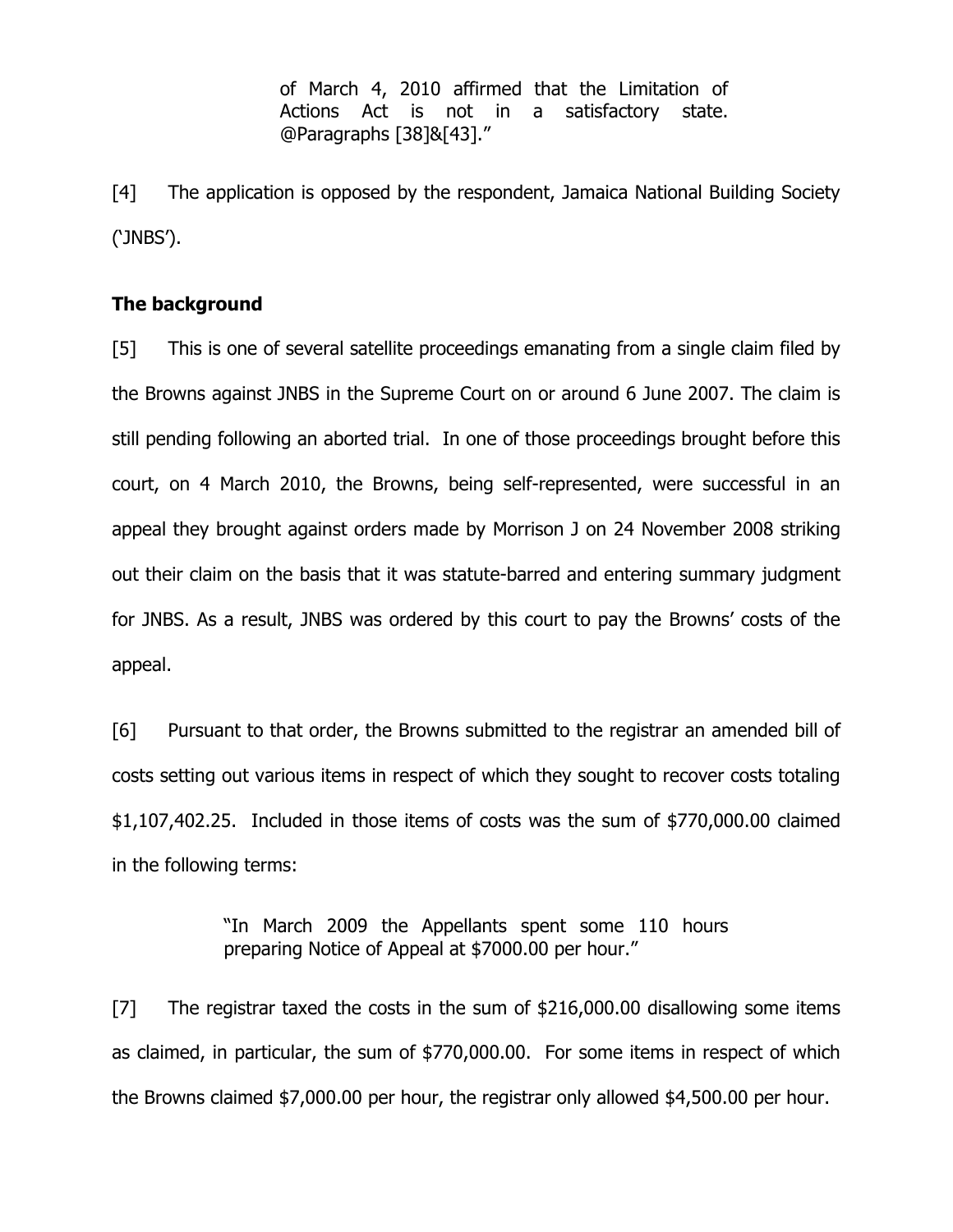[8] The Browns appealed by way of a procedural appeal to a single judge in chambers against the taxation of the registrar. The appeal was considered on paper by Harris JA pursuant to rule 2.10(3) of the Court of Appeal Rules 2002 ('the CAR'). Harris JA, having considered the several grounds of appeal put forward by the Browns, documented her findings in a written judgment delivered on 4 February 2014, **Bartholomew Brown and Bridgette Brown v Jamaica National Building Society** [2014] JMCA Civ 8. The written judgment has obviated the need for us to restate all that the learned judge found in relation to the appeal. Suffice it to say, by way of background for present purposes, that the learned judge did not agree with the Browns that the registrar should have allowed the sums they claimed for some of the items.

[9] Harris JA also noted, which we have also observed, that although it was an appeal against taxation, the Browns did not set out the items of costs appealed against in keeping with the requirements of the Rules. She, however, considered it fit to consider the appeal in the interest of justice. We have approached our consideration of this application with the same motive in mind, that is, to ensure that justice is done despite non-compliance by the Browns with the rules of court.

[10] The Browns made very detailed written submissions in support of the application. However, substantial portions of those submissions are irrelevant to the issues to be determined on this application. Having heard the oral arguments of Mr Brown who addressed the court on their behalf, we have managed to reduce the core of their complaint against the learned judge's decision as being, primarily, embodied in ground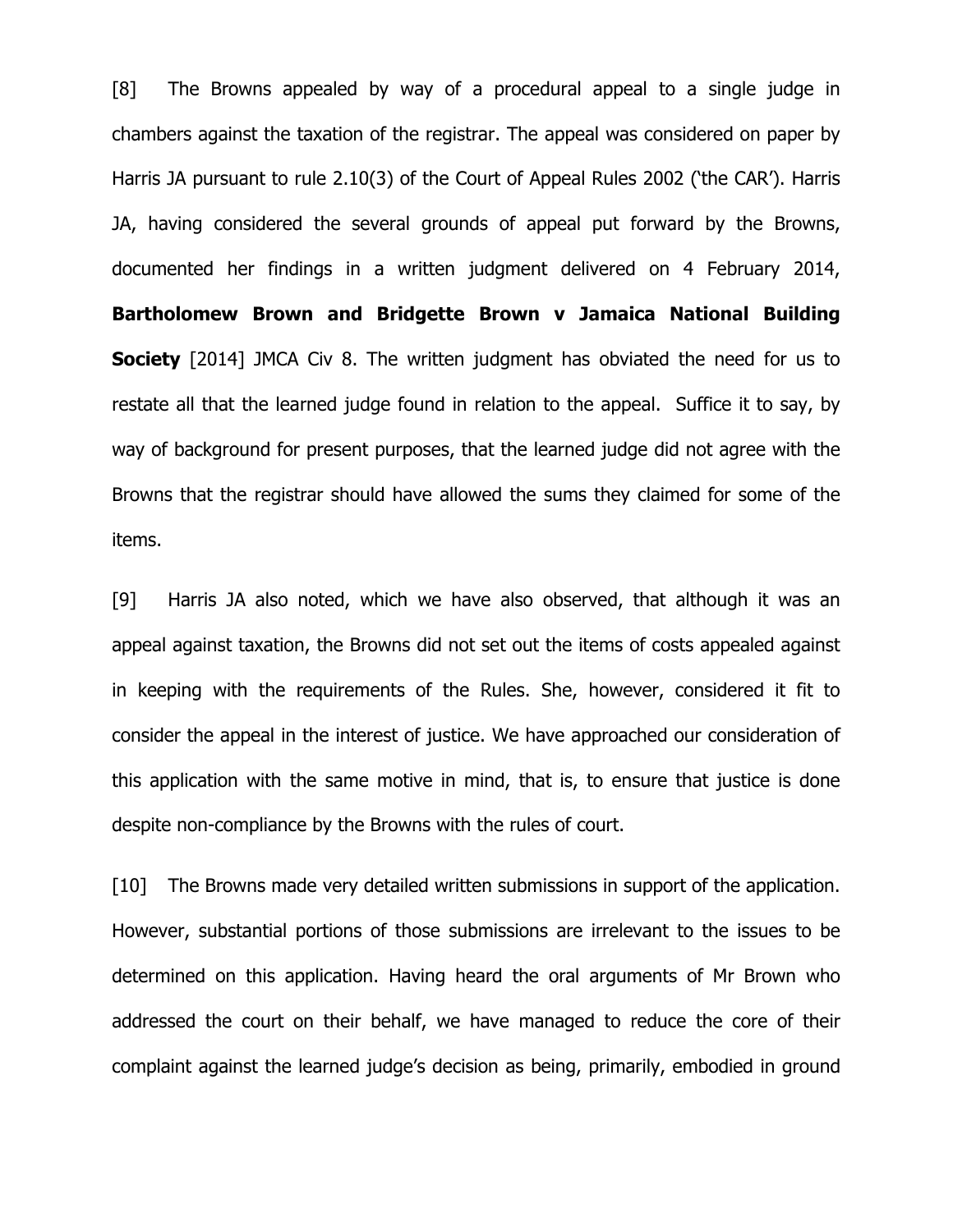(iii) of their notice of application. Ground (iii) makes specific reference to the impugned paragraphs of the learned judge's decision and is, more or less, intertwined with all the other grounds. By way of reminder, ground (iii) reads:

> "That her lady erred pursuant to these paragraphs [5,6,7,8- 9] in her judgment, that seek the attention of the full court. That the judged [sic] in Chambers erred and had misdirected herself pursuant to Authorities of the Court of Appeal in England, that guided the Appellants."

[11] In an attempt to promote a clear understanding of the issues that have arisen for resolution on this application, we have seen it fit to outline briefly the relevant findings of the learned judge that are being challenged by the Browns before this court.

# **The challenged decision of the single judge**

[12] *Disallowance of items not included in bill of costs:* In paragraph 5 of her judgment, Harris JA dismissed, as being irrelevant to the appeal on taxation, the question posed by the Browns as to whether they were entitled to receive costs for attendance at the two days hearing of the appeal on 2 and 3 November 2009. She found that they did not list their attendance for the two days as an item for taxation in their bill of costs and so that was not an item before the registrar to be allowed on taxation.

[13] Refusal to award indemnity costs: The learned judge also rejected the Browns' contention that costs should have been awarded in accordance with the indemnity principle. In rejecting that argument at paragraph [6] of her judgment, she opined: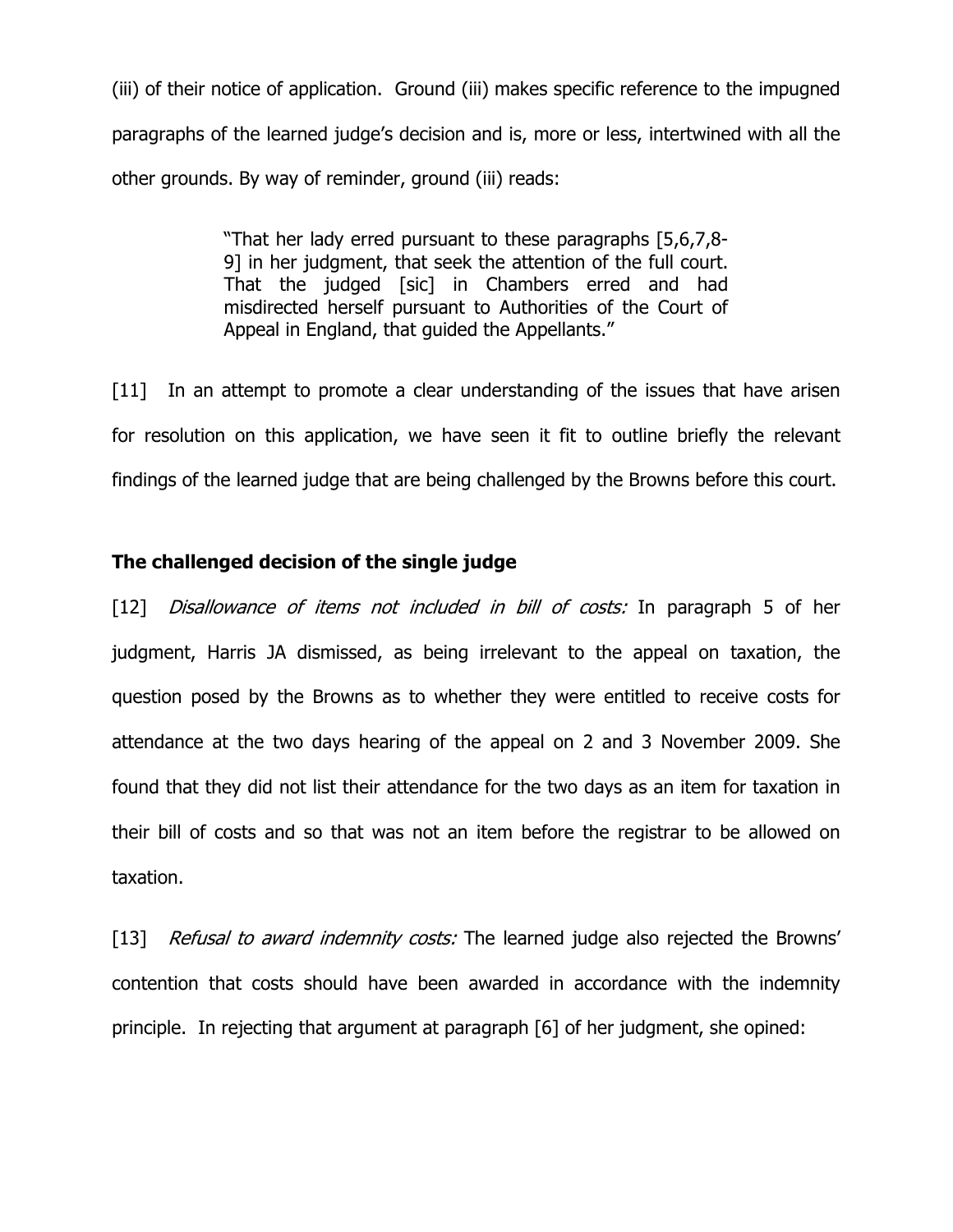"The case is not a complex one. The registrar, in assessing the costs, was required to adhere to the basic costs principle, in accordance with the schedule to the Court of Appeal Rules. There is no rule requiring her to have taxed the costs in accordance with the indemnity principle. Nor is there any reason for her to have done so."

[14] *Claim for time spent was unreasonable:* In relation to the hours claimed by the

Browns for preparation of the appeal, Harris JA found, as stated in paragraph [7] of her

judgment:

"[7] The hours claimed by the appellants in relation to various items were unreasonable. The registrar correctly assessed and allowed the hours spent by the appellants in respect of each item. However, on three items, she erroneously fixed the hourly minimum rate of the costs at \$4,500.00. By the basic costs schedule, the hourly costs are calculated at a minimum rate of \$6000.00. In keeping with the provision of the schedule, the hourly rate ought to have been calculated by the registrar at \$6000.00. As a consequence the appellants would have been entitled to \$6,000.00 per hour instead of \$4,500.00."

Following on this finding, the learned judge made an upward adjustment in the costs

awarded by the registrar bringing the sum awarded to \$232,490.00. The taxation of the

registrar with respect to the other items remained unchanged.

[15] *Irrelevant issues raised on appeal:* In paragraph [8], Harris JA found, as being

irrelevant to the taxation of costs on appeal, the following questions posed by the

Browns:

"Should the Registrar take into account the Conduct [sic] of the Respondent? Whether the Respondent's [sic] and their Attorney's [sic] are abusing the process of the Courts? And if so should she invoke the Indemnity Costs Principle?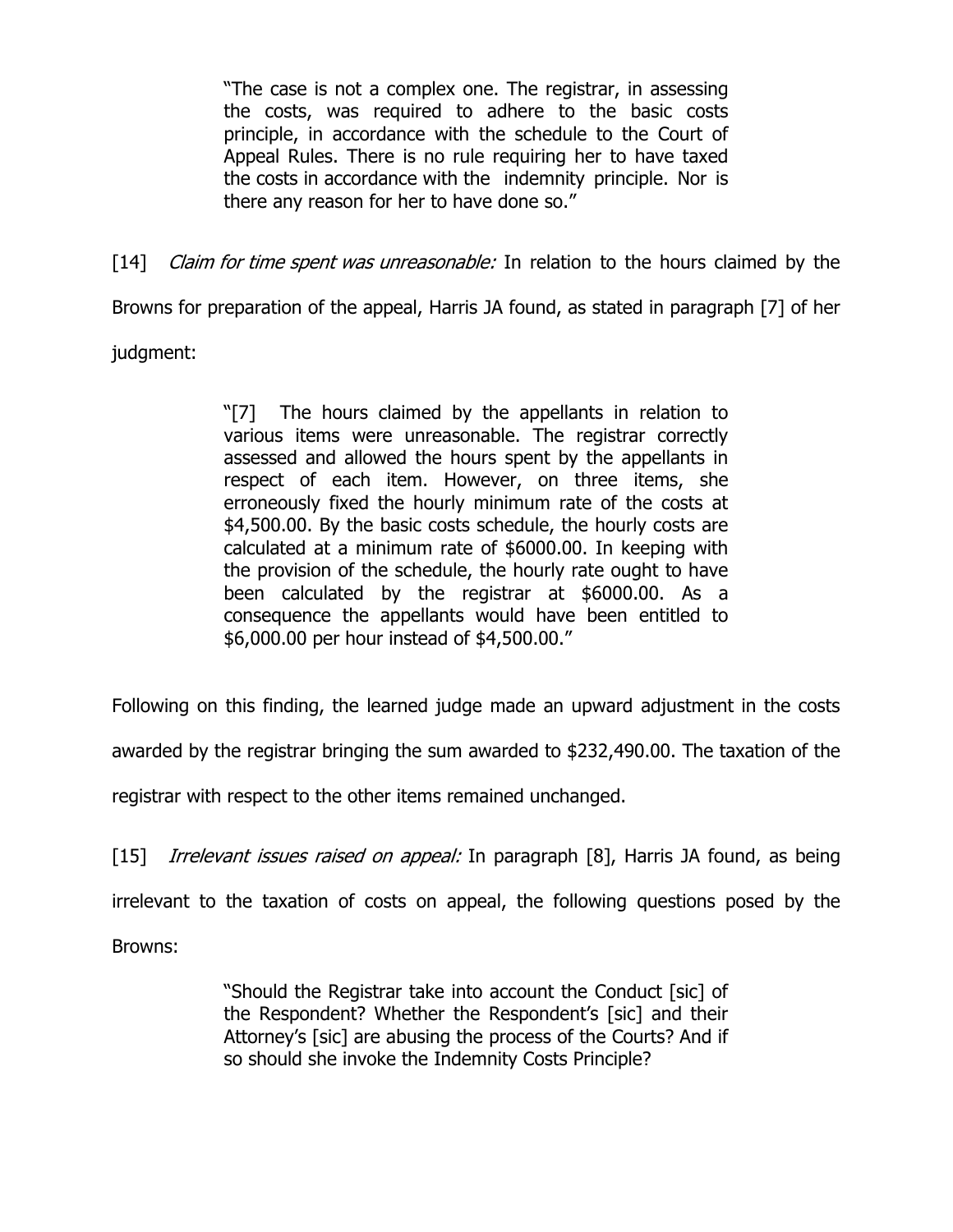Whether there was any Procedurals [sic] Fraud committed by these individuals? [sic] Were the Courts [sic] process been [sic] abused by the Respondent's [sic] and Mr. McBean?"

[16] No entitlement to wasted costs: Harris JA also ruled in paragraph [9] that there was nothing to show that the Browns would have been entitled to recover an amount for wasted costs. She maintained that the allowance of basic costs at the rate of \$6,000.00 per hour, as specified by the schedule to the CAR, was reasonable.

## **Discussion and findings**

# **Whether learned judge wrong in disallowing costs for time spent preparing appeal**

[17] We have examined each ground of the Browns' complaint, in turn, albeit not necessarily in the order they were presented in the application. This is in an effort to bring some measure of order and coherence in our consideration of the matters raised by the Browns.

[18] In ground (i) of the notice of application, the Browns contend that Harris JA "erred in assuming that the Applicants in person are not entitled to the amount of hours spent in researching the complex issues in regards to the Limitation of Actions of Action [sic] 21 James 1, c.16 (1623)". This ground is connected to ground (iii) which contains, in part, the complaint in relation to the learned judge's findings, set out in paragraph [7] of the judgment, that she found the claim for time spent as being unreasonable. It is also connected to ground (v).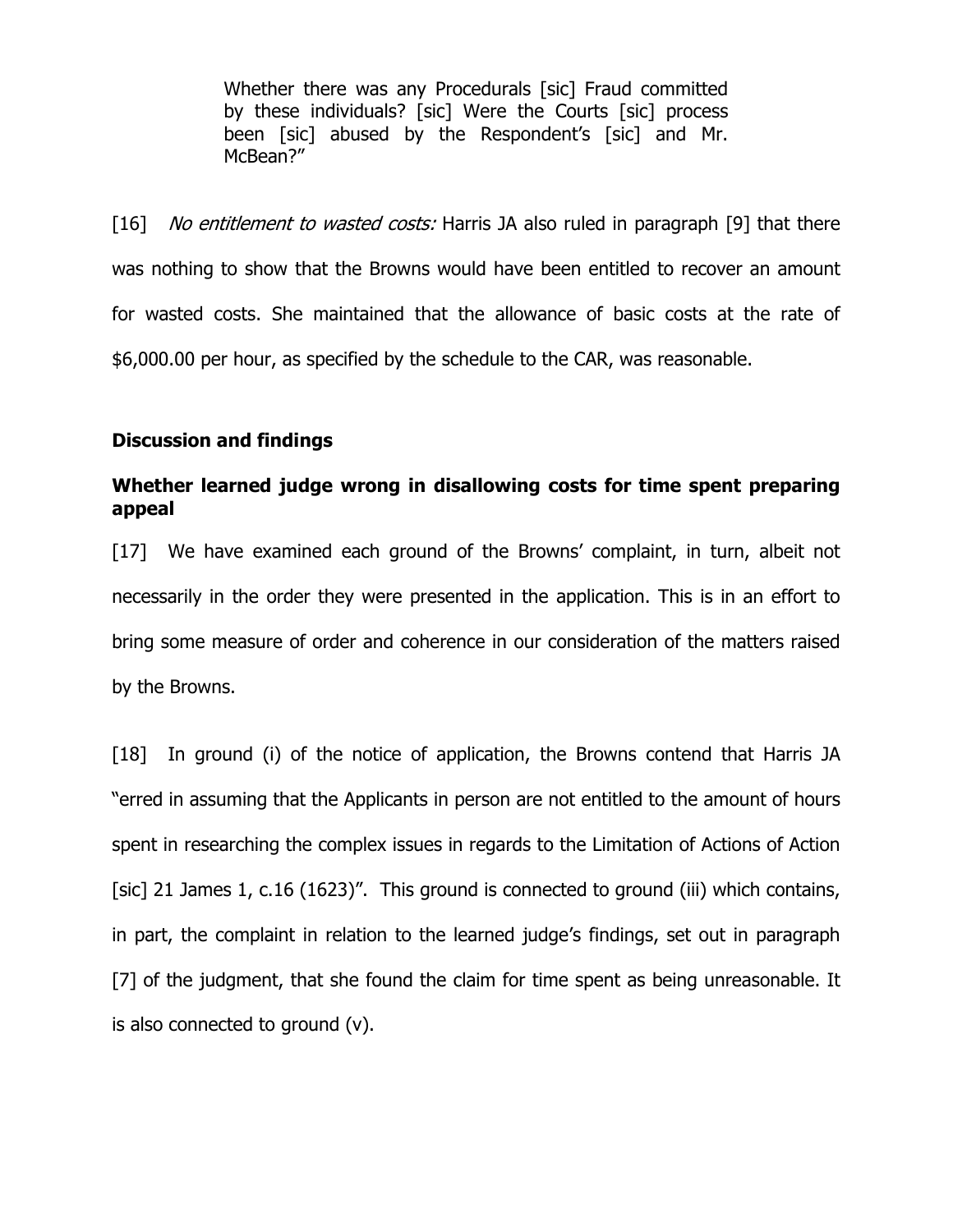[19] We have tried our best to distill the gravamen of the Browns' submissions concerning the refusal of the learned judge to allow the costs claimed for the time spent in preparing the case for appeal. According to them, the learned judge was wrong to conclude that the matter was not a complex one and that the costs claimed for the time spent preparing the case were unreasonable. They pointed out that they had spent "numerous hours" doing research on the law relating to the Limitation of Actions Act given the unclear state of the law in Jamaica on this statute. They also argued that the time spent was, in fact, more than what was actually claimed as they spent "countless hours in the Supreme Court library just to find a case on the issue of conceal [sic] fraud". They said that they had to examine several cases on the various statutes of limitation in England to ascertain the correct position of the law.

[20] The Browns, in advancing the 'complexity – of  $-$  the  $-$  case' argument, relied on the dictum of K Harrison JA in a previous judgment of this court involving these same parties in **Bartholomew Brown and Bridgette Brown v Jamaica National Building Society** [2010] JMCA Civ 7. Therein, the learned judge stated at paragraph [38]:

> "[38] It is against this background that Morrison J came to consider JNBS' application to strike out the claim on the ground that it was statute barred. The law governing the limitation of actions in Jamaica is not, in our view, in an entirely satisfactory state. Section 46 of the Limitations [sic] of Actions Act explicitly drives one back nearly 400 years to the United Kingdom Statute 21 James 1 Cap 16, a 1623 statute (and the first limitation statute) passed in England. Section 46 acknowledges that statute as one 'which has been recognized and is now esteemed, used, accepted and received as one of the statutes of this island'."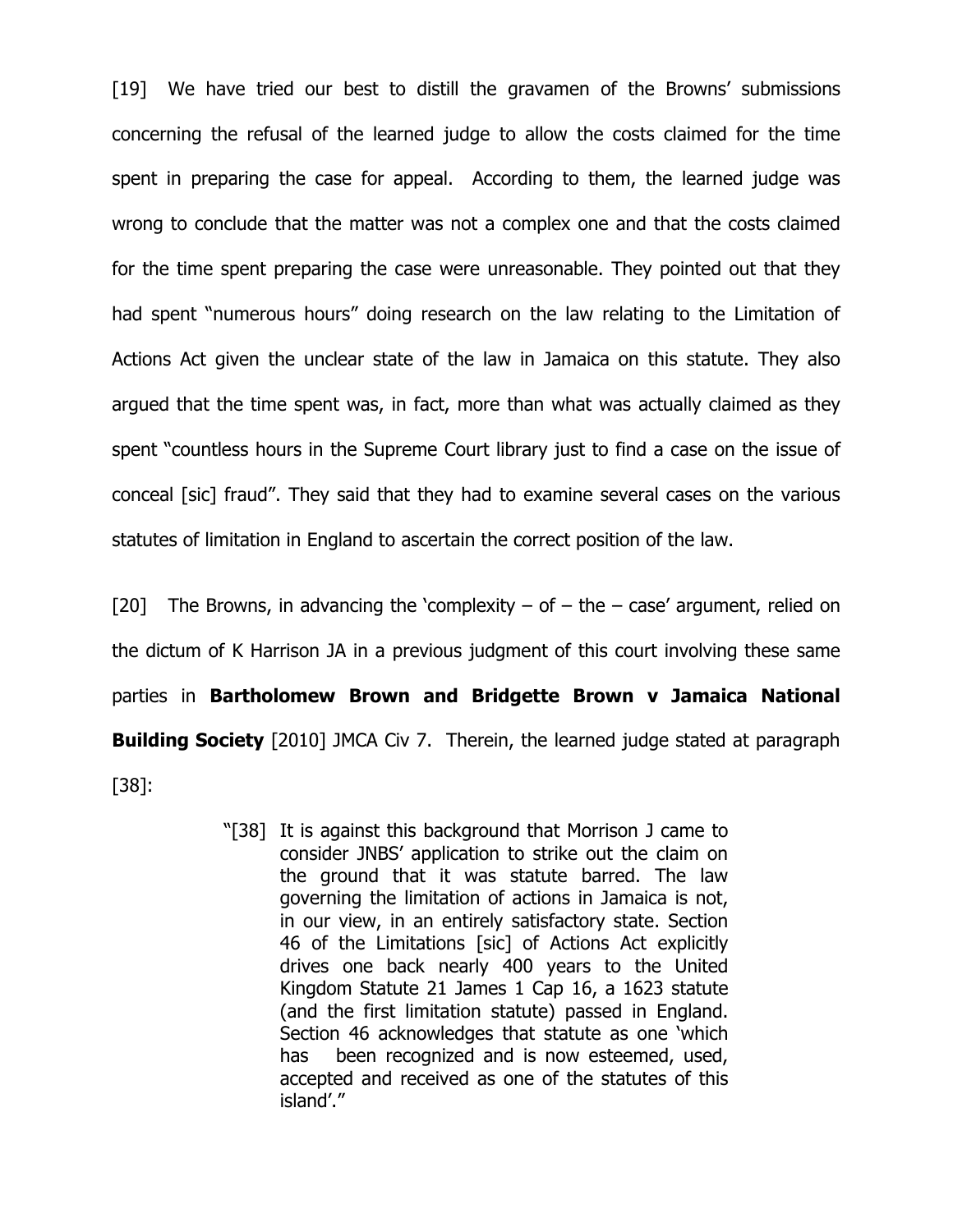[21] The Browns' contention as expressed in ground  $(v)$  of their application is that "the said judgment of March 4, 2010 affirmed that the Limitation of Action Act is not in a satisfactory state. In the light of that, they had the privilege of familiarising themselves with these difficult statutes (the limitation statutes of Jamaica and the England) and so for Harris JA "to affirm that the Limitation of Actions Act is not a complex issue for a first timer using the courts was unfortunate". According to them, "[s]everal senior Attorneys-at-law affirm that that is not true" and so against that background, the quantum of hours allowed by the registrar should be increased.

[22] Mr McBean QC, in a succinct response to this point, directed the attention of the court to the bill of cost which shows that the Browns claimed 110 hours for preparation of the notice of appeal. He pointed out that this was reduced by the registrar to five hours. According to learned Queen's Counsel, the learned judge had found the time claimed by the Browns as being unreasonable and so her findings ought not to be disturbed.

[23] We have considered all that the parties have urged on us on this issue. We find that the dictum of K Harrison JA relied on by the Browns does not assist them in successfully arguing that Harris JA was wrong in finding that the claim for 110 hours for the preparation of the notice of appeal was unreasonable. It was the choice of the Browns to embark on a research of legislation that has no application to Jamaica and which was not necessary to the presentation of their case on appeal.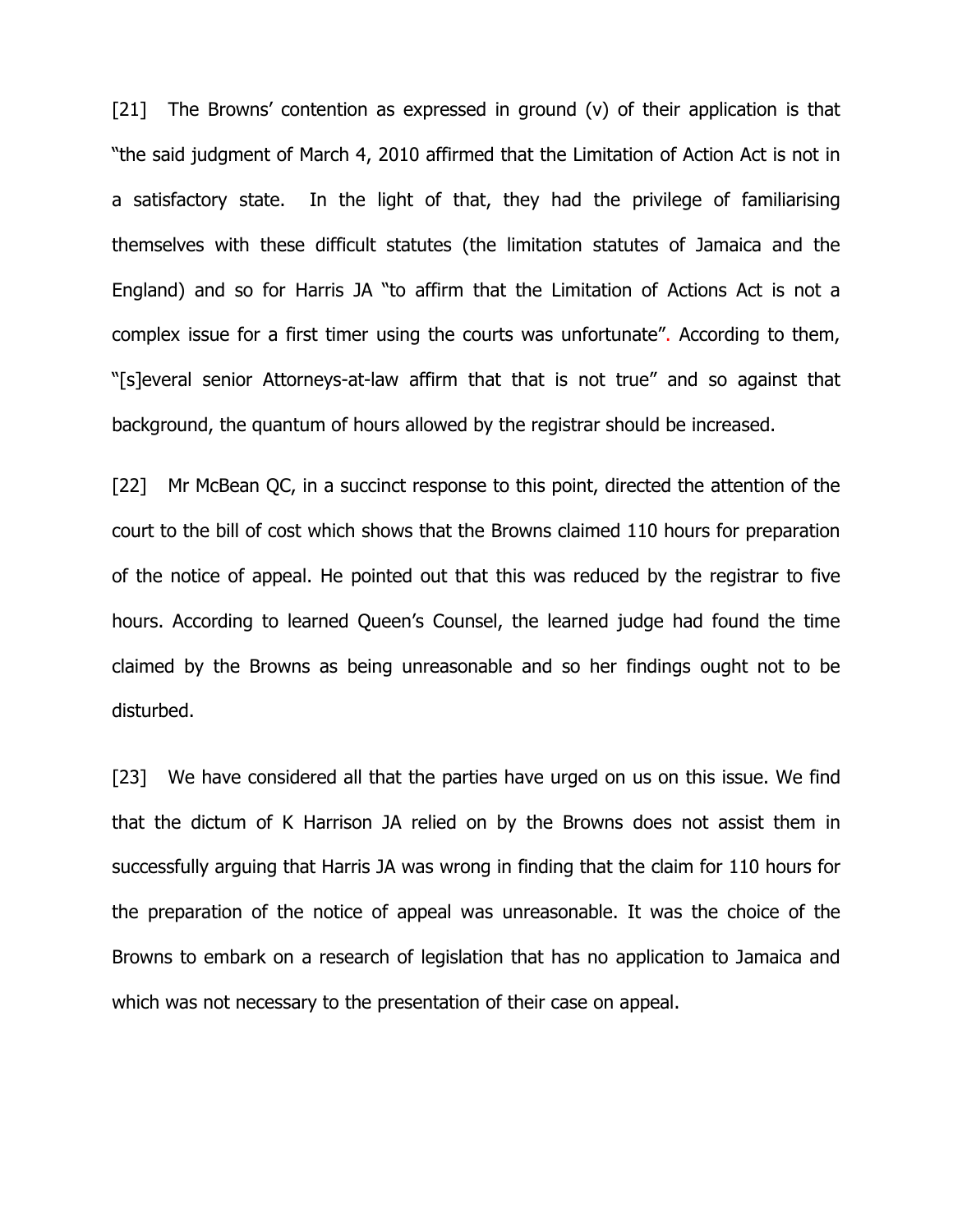[24] The CAR, by virtue of rule 1.18, have expressly incorporated the basis for the quantification of costs as set out in rule 65.17 of the Supreme Court of Jamaica Civil Procedure Rules, 2002 ('the CPR'). Those provisions are, therefore, applicable to the consideration of costs by this court. Rule 65.17 (1) states:

- "65.17 (1) Where the court has a discretion as to the amount of costs to be allowed to a party, the sum to be allowed is the amount –
	- (a) that the court deems to be reasonable; and
	- (b) which appears to the court to be fair both to the person paying and the person receiving such costs."

Rule 65.17 (3) then provides that in deciding what would be reasonable, the court must take into account all the circumstances which include, among other things, the time reasonably spent on the matter and the novelty, weight and complexity of the matter.

[25] Harris JA, evidently, applied her mind to the circumstances of the case as was required of her by the CAR and having done so, she found that the case was not a complex one and that the claim in relation to the time spent was unreasonable. There is nothing to say that, as a matter of law, the learned judge was wrong in coming to such a conclusion in her quantification of the costs. We would not disturb her findings on this issue as there is no proper basis presented for us to do so.

#### **Whether the Browns are entitled to indemnity costs**

[26] In paragraph [6] of her judgment, Harris JA explained her rejection of the Browns' contention that they are entitled to have their costs assessed in accordance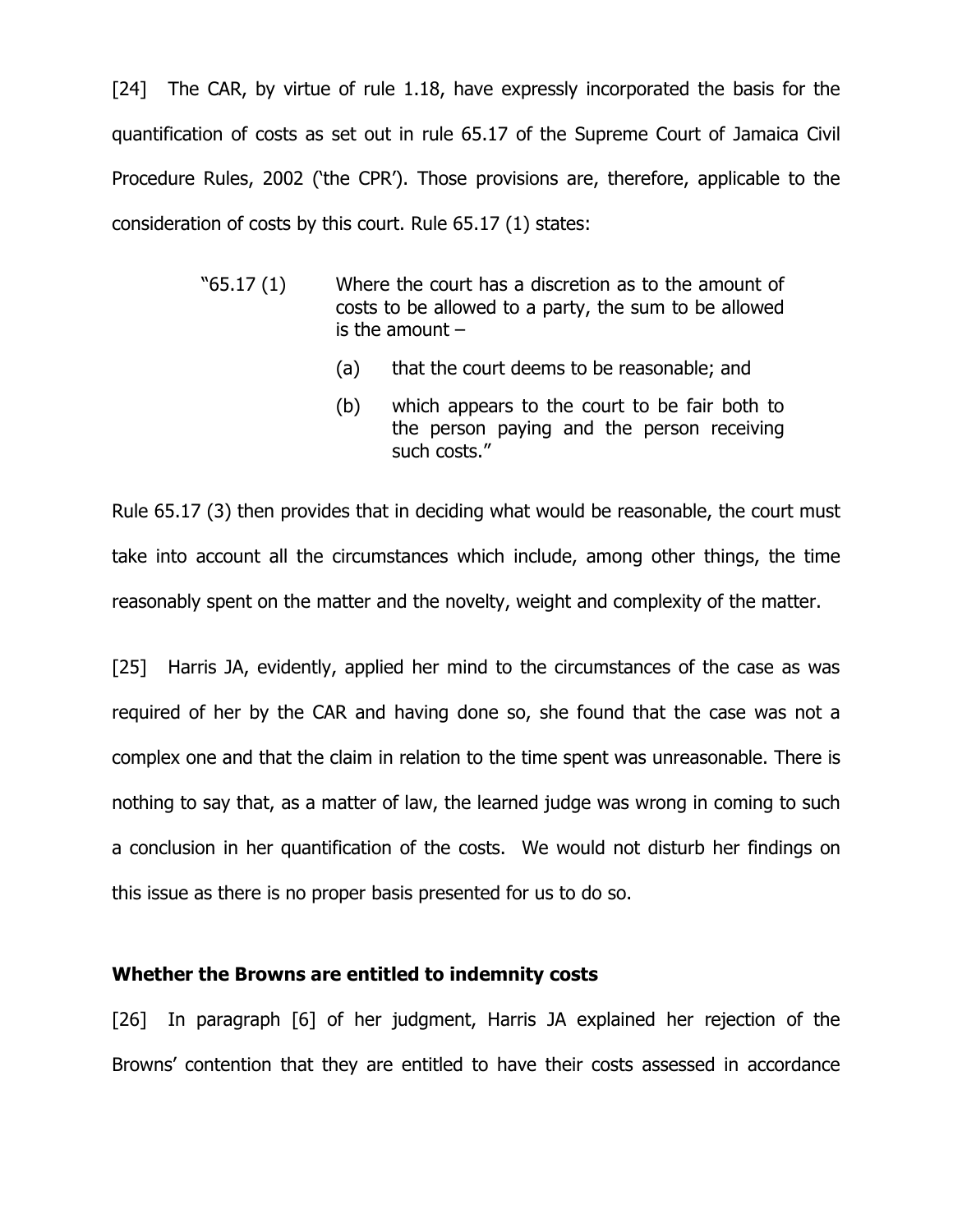with the indemnity principle. They are maintaining that indemnity costs should have been awarded based on the conduct of JNBS and its attorney-at-law. They argued that JNBS "has conducted the proceedings improperly, unreasonably and fraudulently in pleading the statute of limitation when they knew they had fraudulently concealed facts from the applicants". According to them, the court "should express that such conduct will not be tolerated much further".

[27] Mr McBean, in response to the Browns' argument, submitted that they are not entitled to costs on such a basis. He cited a very useful decision of Brooks J (as he then was) in **Michael Distant & Anor v Nicroja Limited et al** Claim No 2010 HCV 1276 delivered 8 March 2011. Brooks J, during the course of an insightful discourse on the issue of indemnity costs, restated the instructive dictum of Coulson J, in **Noorani v Calver** [2009] EWHC 592, the relevant portion of which states:

> "If indemnity costs are sought, the court must decide whether there is something in the conduct of the action, or the circumstances of the case in question, which takes it out of the norm in a way which justifies an order for indemnity costs."

[28] Having paid due regard to the law as it relates to the award of indemnity costs, generally, we are moved to conclude that there is no basis for the award of such costs as contended by the Browns. The registrar was under no legal obligation to award such costs and, so, was duly entitled to allow the costs on the basis she did. Also, Harris JA was correct in concluding that there was no basis for an award of costs in accordance with the indemnity costs principle. We see no good reason to disturb the findings of the learned judge on this issue.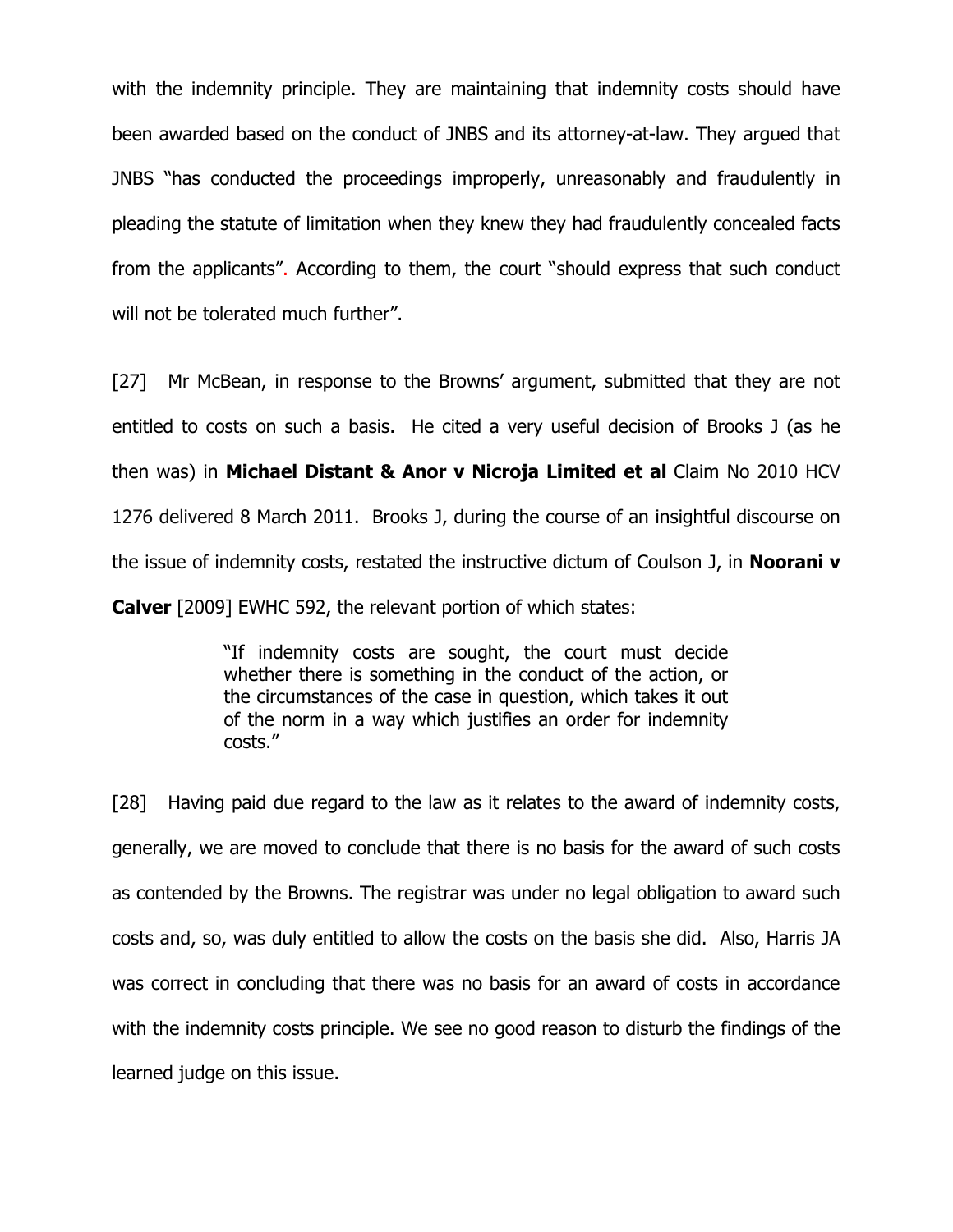### **Whether the Browns are entitled to wasted costs**

[29] In paragraph [9] of her judgment, Harris JA, in dealing with the, then, ground six of the appeal before her, found that there was nothing to show that the Browns would have been entitled to recover an amount for wasted costs. The Browns' reason for claiming that they should have been awarded wasted costs is, again, based on the conduct of JNBS that they said had turned the matter into a "very complex and vexatious dispute".

[30] Wasted costs are awarded by the court in the circumstances prescribed by rules 64.13 and 64.14 of the CPR. Those rules, by virtue of rule 1.18 of the CAR, are also applicable to this court. This court, in awarding costs to the Browns upon completion of the appeal, had made no order for wasted costs. The registrar, without such a directive from the court, could not have awarded such costs on her own initiative. There was no basis, in fact or in law, for Harris JA to have made such an award. She was, therefore, not wrong in refusing to award wasted costs. There is no reason for this court to interfere with that finding and to order otherwise.

### **Whether learned judge erred in ruling certain matters as being irrelevant**

[31] The Browns have also taken issue with the findings of Harris JA in paragraphs [5] and [8] of her judgment. In paragraph [5], Harris JA expressed her finding that they did not list their attendance for the two days hearing of the appeal as an item for taxation in their bill of costs and so they could not recover for such items not claimed. We find no problem with that conclusion of the learned judge and so we have no basis to disturb it.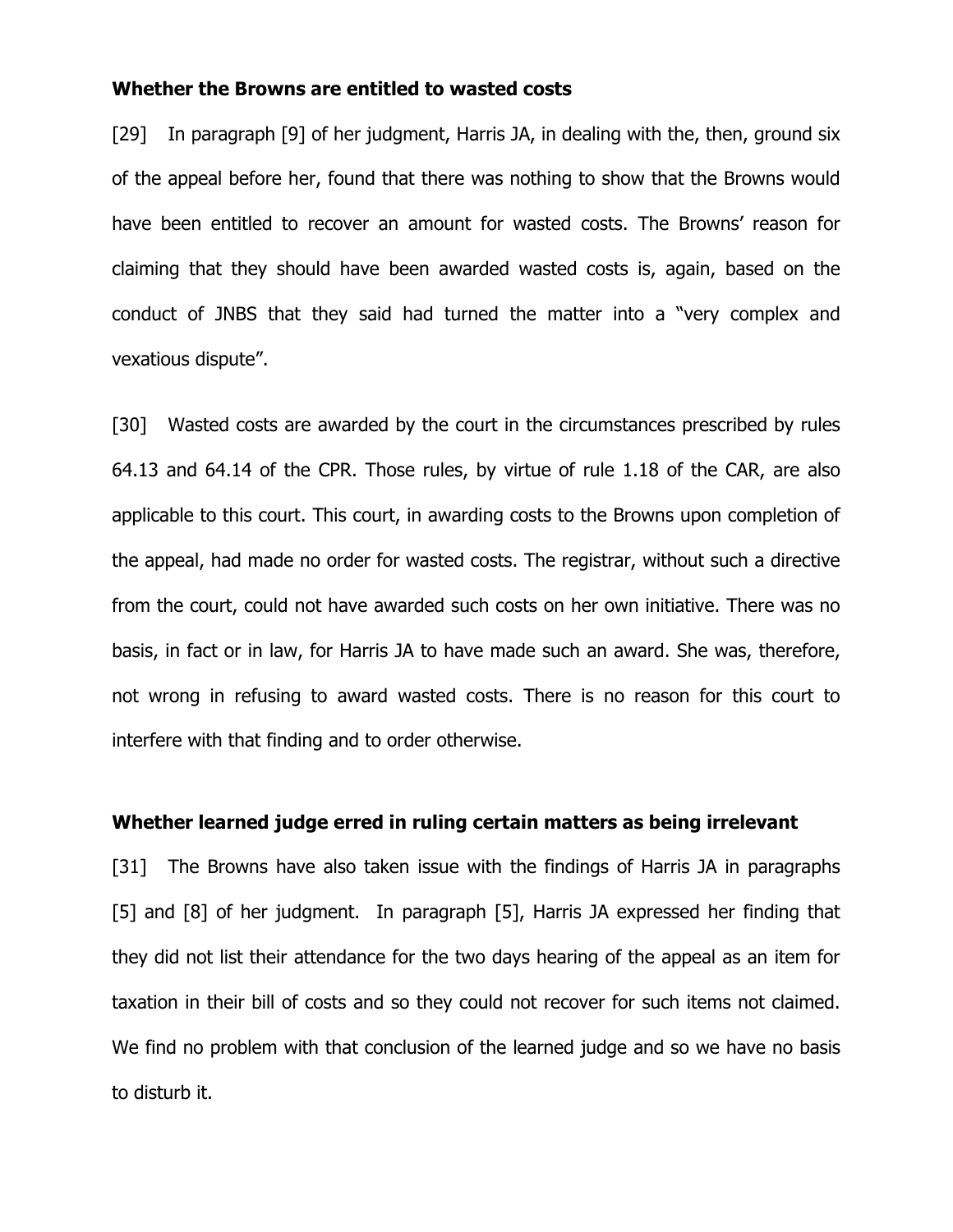[32] Having considered the questions posed by the Browns concerning the conduct of JNBS and its attorney-at-law that Harris JA had addressed in paragraph [8] of her judgment, we find that the judge was correct in her findings that those questions were irrelevant. We, therefore, agree with the learned judge's disposal of those questions and see no proper basis on which her findings can be disturbed.

# **Whether judge erred in failing to rely on English authorities on award of costs to self-represented litigants**

[33] In considering the remaining aspects of the grounds of appeal set out in grounds (ii), (iii) (in part) and (iv), we find that they can be combined, summarised and presented as a single ground which would be that the judge erred in not following the guidance provided by the English authorities cited to her with respect to the award of costs to self- represented litigants. According to the Browns, there is no authority in Jamaica to guide judges on this matter and Harris JA ought to have adhered to the guidance given by the English authorities. They pointed to the English Civil Procedure Rules, in particular, CPR 48.6 (3) that provide for the award of costs to litigants in person as well as section 51 of the Supreme Court Act, 1981 (England). They cited the following English authorities, **R** (**on the Application of Wulfsohn v Legal Service Commission**) [2002] EWCA Civ 250 at paragraphs [17-24]; **Malkinson v Trim** [2002] EWCA Civ 1273; and **Callery v Gray** [2001] EWCA Civ 1117, [2001] WLR 2112. We have examined those authorities.

[34] The submissions of the Browns and the authorities they have cited have proved rather informative as to the approach of the English courts on the issue of costs to self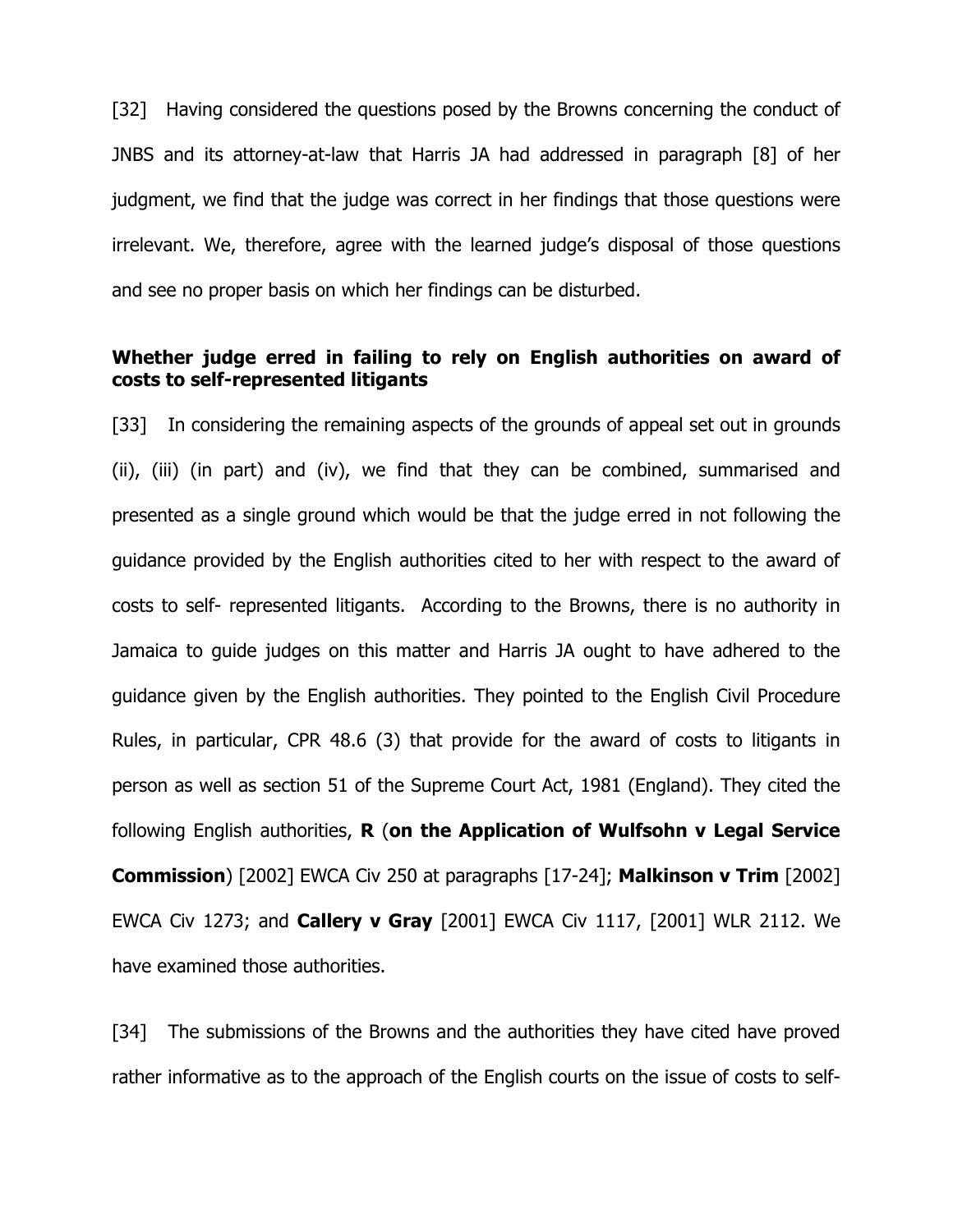represented litigants. However, the statutory instruments cited by the Browns and on which the decisions are based are not applicable to Jamaica. Accordingly, such authorities are not binding on the courts in Jamaica and would be, at best, persuasive, if they are found to be useful for our purposes. Therefore, Harris JA was not obliged to follow them. Having regard to the provisions of our CAR, she formed the view that an allowance of basic costs at the rate of \$6,000.00 per hour, as specified by the schedule to those rules, was reasonable. We have no good reason to interfere with that finding.

[35] We find, therefore, that there is no merit in the complaint of the Browns that the judge erred in not adhering to the guidance of the authorities on the issue and that she had misdirected herself pursuant to authorities of the English Court of Appeal from which they have received guidance. These grounds also fail as a basis on which to vary or set aside the orders of the learned judge.

#### **Conclusion**

[36] We conclude that the Browns have failed to establish any basis on which the findings and orders of Harris JA made on 4 February 2014 on their appeal against the taxation of costs by the registrar should be varied or set aside. Accordingly, we would refuse the application to vary or set aside the order of the single judge with costs to JNBS.

#### **APPLICATION NO 99/2014**

[37] This is an application by the Browns asking this court to review an order it had made on 24 October 2008. They seek several orders from this court which are not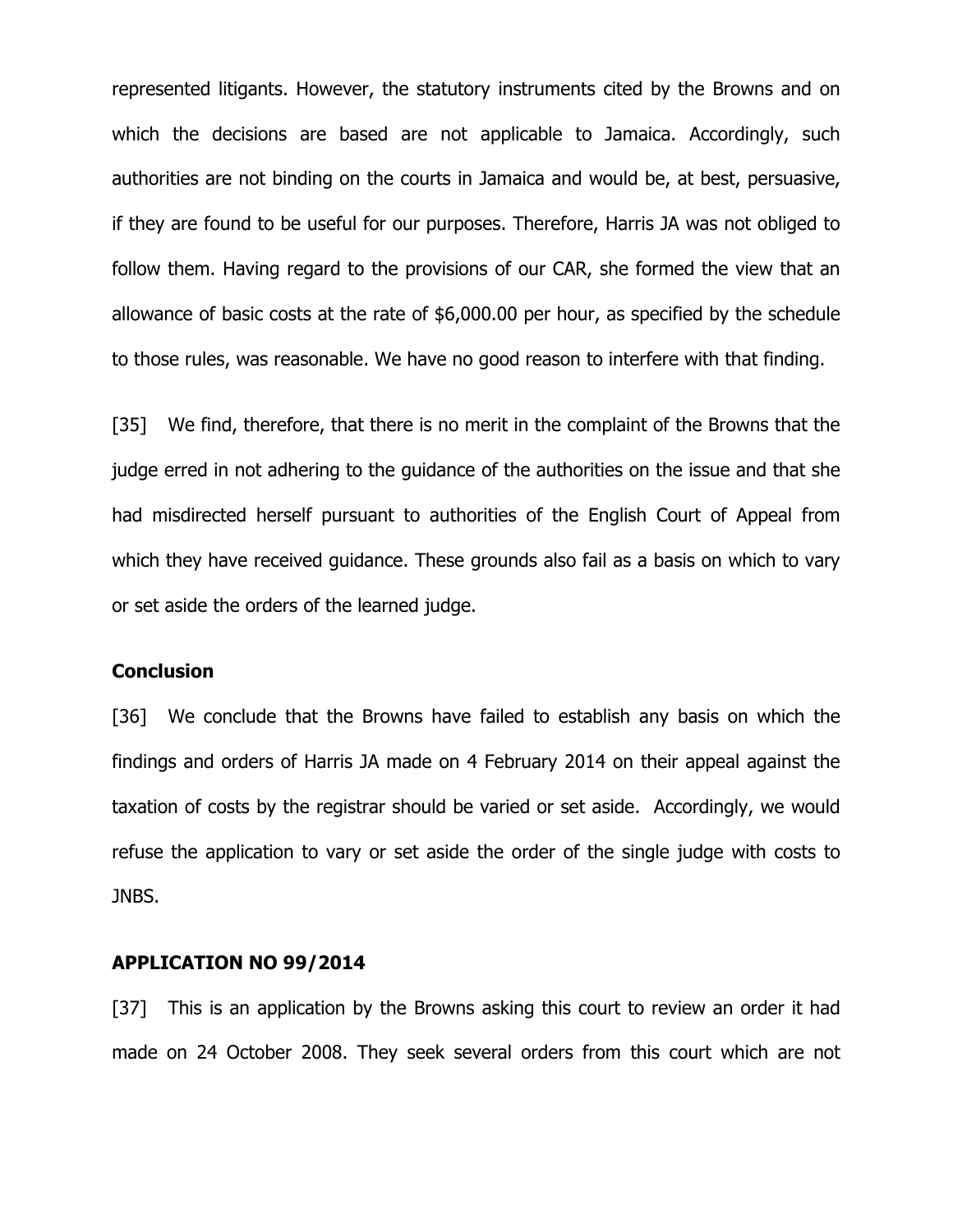necessary for present purposes to be set out verbatim. Suffice it to say that the

application reads thus in paragraph 1:

"(1) The Applicants seeks [sic] the attention of this Honourable Court to enlarge its numbers and review its Order delivered on 24 October 2008 and have it set aside. And further, to interpret the fundamental principle of CPR rule 30.4(3) 2002, the Justice [sic] of the Peace Jurisdiction Act [79] and the Justice [sic] of the Peace Official Seal [sic] Act section 9-1 (a & b) on some serious fundamental points. Pursuant to rule 30.4(3) of the Jamaica Civil Procedure Rules 2002 that avers thus:

> '(3) No affidavit may be admitted into evidence if sworn or affirmed before the attorney-at-law of the party on whose behalf it is to be used or before any agent, partner, employee or associate of such attorney-at-law'."

[38] A brief history of this case shows that Mr Byron Ward, who was legal counsel employed to JNBS, swore to an affidavit on 15 April 2008, witnessed by Mr Earl Jarrett, general manager of JNBS. This affidavit was relied on by JNBS in its application to extend time to file a defence. The Master granted the application on 8 May 2008. The Browns sought to challenge the Master's order. However, an application for an extension of time to appeal the order was refused by this court on 24 October 2008.

[39] By their application, the Browns are asking this court to determine the following issues.

> (1) What is the correct interpretation of rule 30.4 (3) of the Civil Procedure Rules.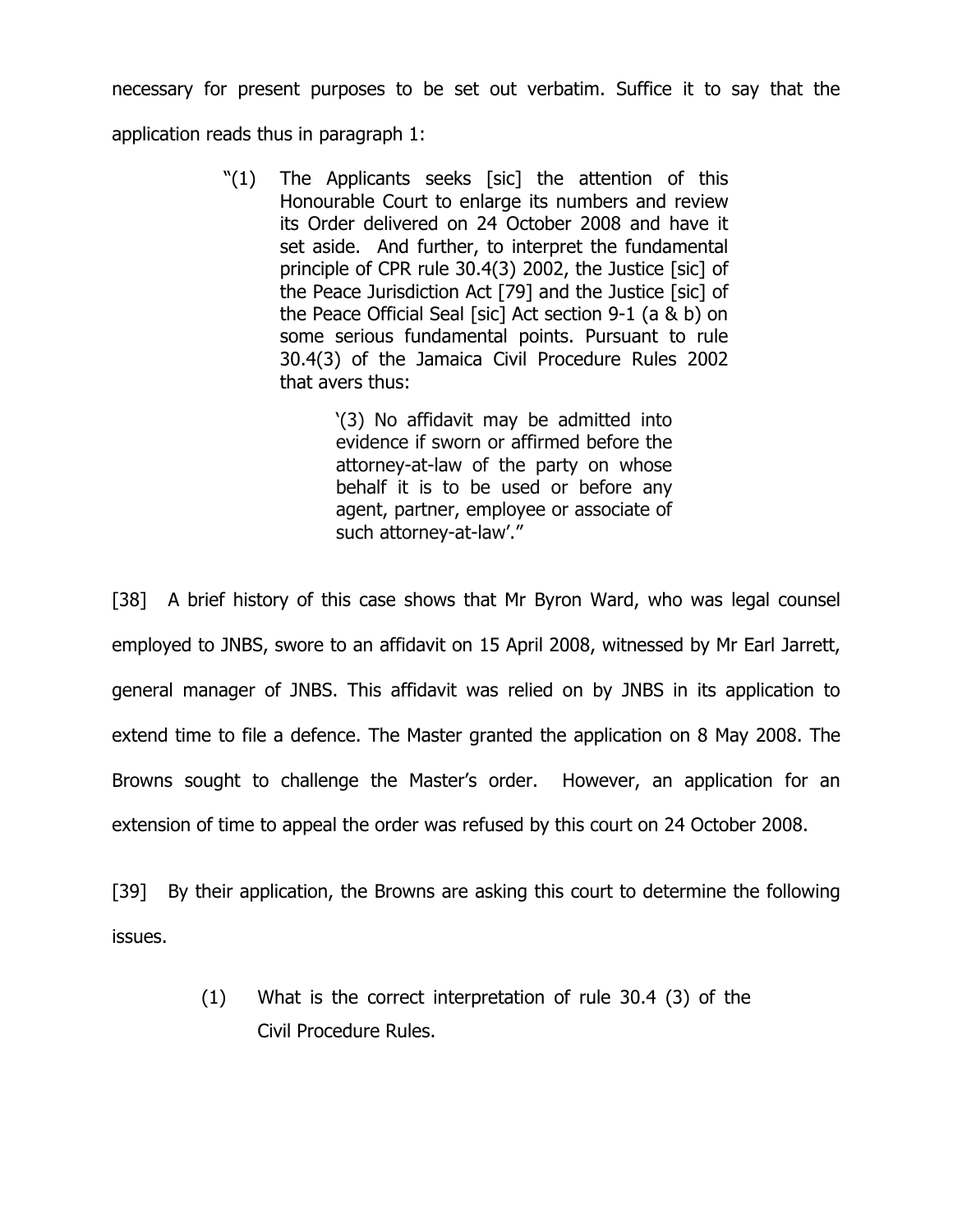- (2) Whether the Master erred in ruling that the affidavit of Mr Byron Ward was admissible.
- (3) Whether section 79 of the Justices of the Peace Jurisdiction Act and section 9 (1) (a) and (b) of the Justices of the Peace (Official Seals) Act are relevant in this matter.
- (4) Whether the Browns have satisfied the criteria for the Court to grant an award for interim payment in their favour.
- (5) Whether there is any basis on which the Browns can seek an order from the Court disqualifying Mr McBean, attorneyat-law and by extension Garth McBean & Co from appearing on behalf of JNBS.

[40] Mr McBean, for JNBS, in a preliminary objection, submitted that there is no appeal pending before this court from which this application has originated and as such, this court has no jurisdiction to hear and consider the application filed herein by the Browns.

[41] The first applicant, Mr Brown, submitted that this court is a court of equity and that the court has the power to review the matter. He submitted that there was a conflict of interest in Mr Jarrett signing the affidavit which breached the Justices of the Peace Jurisdiction Act. He further submitted that he was entitled to an interim payment of at least \$5,000,000.00.

[42] We are of the view that the preliminary objection made by Mr McBean must succeed. The Browns, in our view, have no prospect of succeeding on the application. There is no indication that there is an appeal pending before this court from which the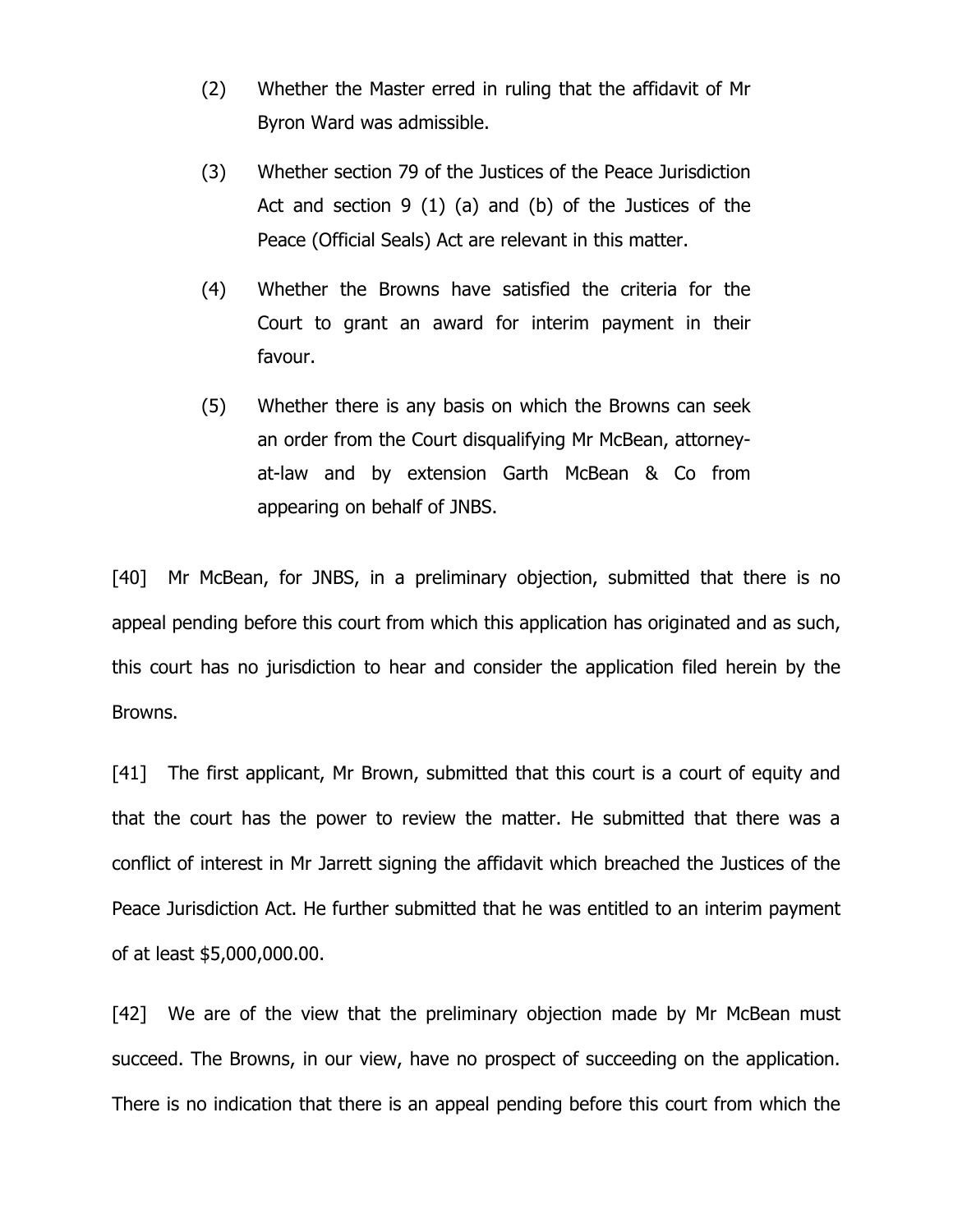application has emanated. The issues for determination on this application are, therefore, not properly before us and, therefore, this court has no jurisdiction to hear and determine this application. The application is, accordingly, refused.

#### **SUPREME COURT CIVIL APPEAL NO 14/2014**

[43] This is yet another instalment in the long running saga between the Browns and JNBS. Although the Browns' action against JNBS is still to be tried, several aspects of its progress through various interlocutory stages have already attracted the attention of this court.

[44] By notice of application dated 10 February 2014 filed in the Supreme Court, the Browns sought several orders, including an order permitting them to amend their witness statements; an order for further specific discovery; an order striking out JNBS' defence as an abuse of the process of the court; an order for "summary assessment of damages for the Claimant on the issue of liability with damages to be assessed"; and an order for an ex gratia payment.

[45] When the application came on for hearing before Daye J in chambers on 28 February 2014, the Browns asked the judge to recuse himself and for the matter to be adjourned. Daye J denied both requests, whereupon the Browns withdrew and took no further part in the proceedings. The judge then proceeded to make an order granting the application to amend the witness statements as prayed, but refusing all the other orders sought.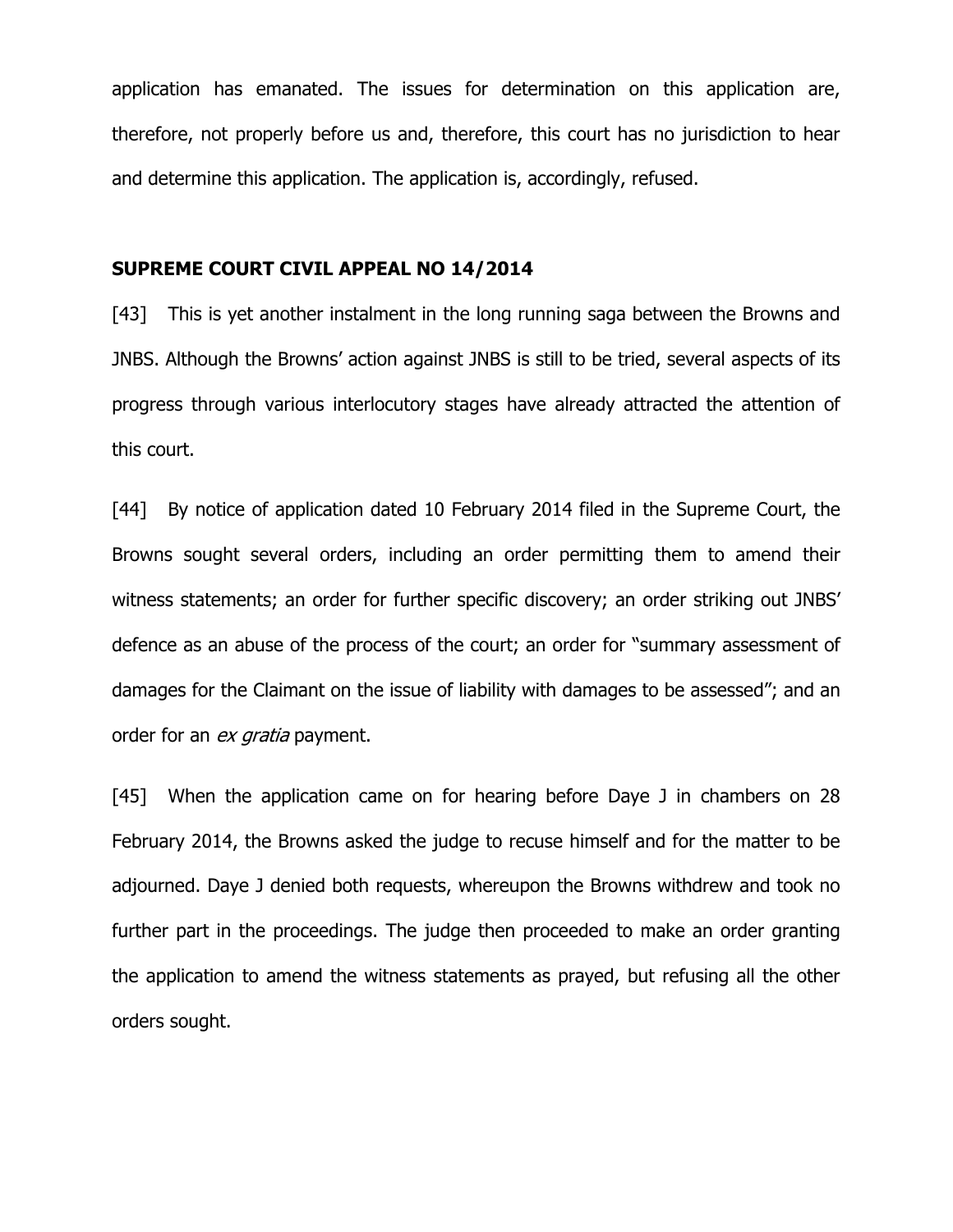[46] By notice of appeal filed on 6 March 2014, the Browns challenged Daye J's orders on a number of grounds, the main burden of which being that the judge was biased and ought, therefore, to have recused himself and adjourned the matter at their request. The Browns refer in particular to their earlier application for specific disclosure on 26 May 2011, the outcome of which had been, as the minute of order signed by the judge himself indicated, as follows:

> "Judge recuses himself from further hearing of matter on the grounds that applicant Mr Bartholomew Brown has made repeated accusations the judge is 'hijacking' him in the presentation of his application, which the judge advises him is improper."

[47] The result of this, the Browns contend, is that Daye J erred in declining to accede to their request for him to recuse himself on 28 February 2014 and in hearing the matter in their absence. They accordingly seek orders reversing the judge's order made on that date and remitting the matter to the Supreme Court for consideration by another judge of that court. In response to this submission, Mr McBean submits that the Browns' complaint of bias cannot be sustained in the absence of any evidence that Daye J had any financial or other interest in the outcome of the matter.

# [48] In **Bartholomew Brown & Bridgette Brown v Jamaica National Building**

**Society** [2013] JMCA Civ 15, Harris JA explained the modern law of bias in this way (at paras [18]-[20]):

> "[18] The law of bias is well settled. There are a number of cases which speak to the fundamental principle that a man cannot be a judge in his own cause, see **R v Gough, R v Bow Street Metropolitan Stipendiary Magistrate (No 2)**, **Porter v Magill and Medicaments and Related Classes of Goods**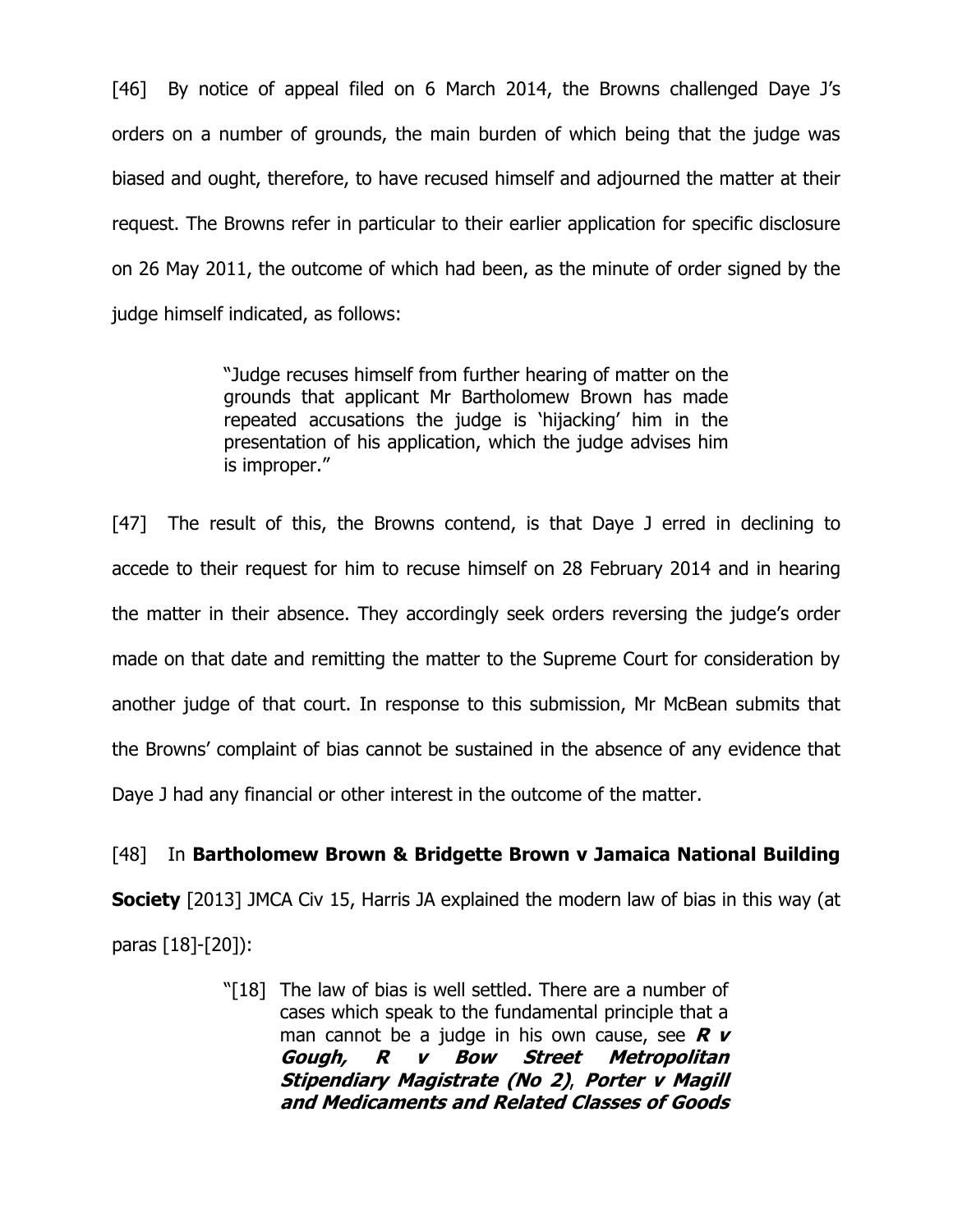**(No 2)** [2001] 1 WLR 700. For years a variety of tests have been enunciated in the law of bias. Over the years, as the law developed, the test has continually been redefined. In **R v Gough** the 'real danger' test that a decision maker is biased in the conduct of proceedings before him had been accepted as the true test. This test, however, has been modified to be one, in which, a fair minded, impartial observer, who is cognizant of all the facts of the case, would find that a decision maker is biased: see **Porter v Magill**.

- [19] There must be evidence of real bias. Therefore, a party who alleges bias must adduce evidence in proof of such allegation. Mere suspicion on the part of an impulsive or irrational person does not amount to bias see: **Locabail (UK) Ltd v Bayfield Properties Ltd**  [2000] QB 451. The existence of bias must be obvious to a reasonable man, that is, one who has been classified as a fair minded observer. 'The characteristics of the fair minded informed observer are now well understood:- he must adopt a balanced approach and will be taken to be a reasonable member of the public neither unduly complacent nor naive nor unduly cynical or suspicious,' per Lord Bingham in **R v Abdroikov** [2007] 1 WLR 2679.
- [20] An examination of the interlocutory proceedings in which the appellants and JNBS were involved, in this court and in the court below, discloses that there is no evidence to show: that Pusey J or any of the judges had an interest in the cause between the appellants and JNBSs; or that they had any financial or proprietary interest in the outcome of the case; or that they had in any way obtained a benefit from the decision in the case; or that they had pre-determined the issues before them. There is no evidence adduced by the appellants to show that, in the applications which came before the learned judge or any of the other judges, they had not made decisions in keeping with the relevant law and the facts before them. The appellants had chosen to embark on a speculative and contumacious exercise to support their baseless allegations against the judges. In all the circumstances, an objective observer, being fully aware of all the facts would not form any reasonable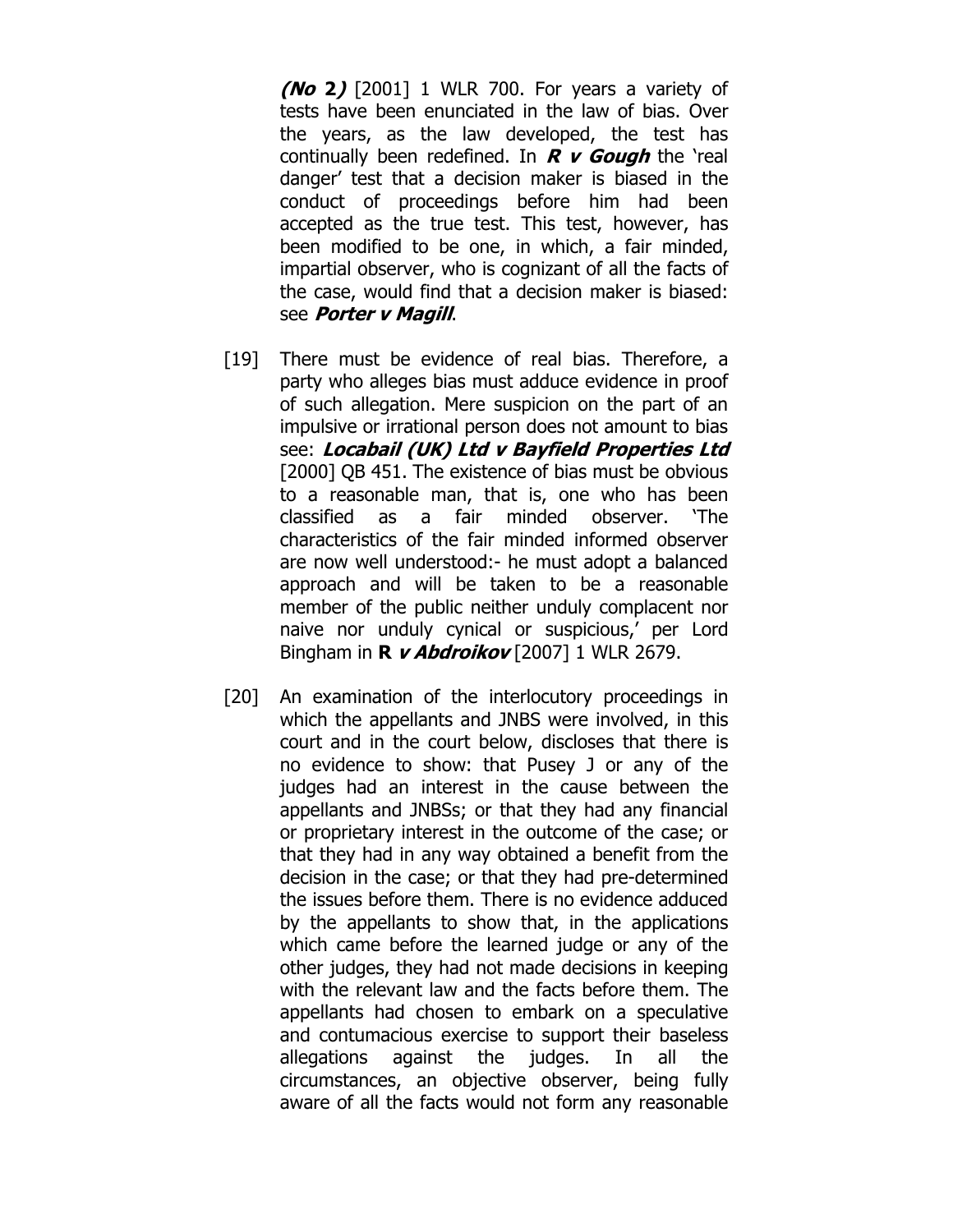apprehension of bias on the part of the judges. The learned judge rightly found that the appellants' complaints did not reveal any evidence of bias."

[49] In our view, the conclusion reached by the court in that appeal is equally applicable to the one now under consideration; there is absolutely no material before the court from which any inference of bias on the part of Daye J can be drawn and on that basis alone the appeal must be dismissed.

[50] In this appeal, the Browns have, as before, represented themselves. As a result, we have been content to approach the matter on the basis that this appeal was properly brought, notwithstanding the clear provisions of section 11(1)(f) of the Judicature (Appellate Jurisdiction) Act, pursuant to which, no appeal lies from interlocutory orders without leave (save in the matters listed, none of which is applicable in this case). The application which was before Daye J having been plainly interlocutory in nature, the Browns ought first to have obtained leave from either the judge or this court as a precondition to filing an appeal. Having not done so, the appeal is not properly before us and therefore falls to be dismissed on that ground as well.

[51] The appeal is accordingly dismissed. JNBS must have the costs of the hearing in this court, to be taxed if not sooner agreed.

### **Orders**

1. Application No 26/2014 to vary the decision of the single judge is refused.